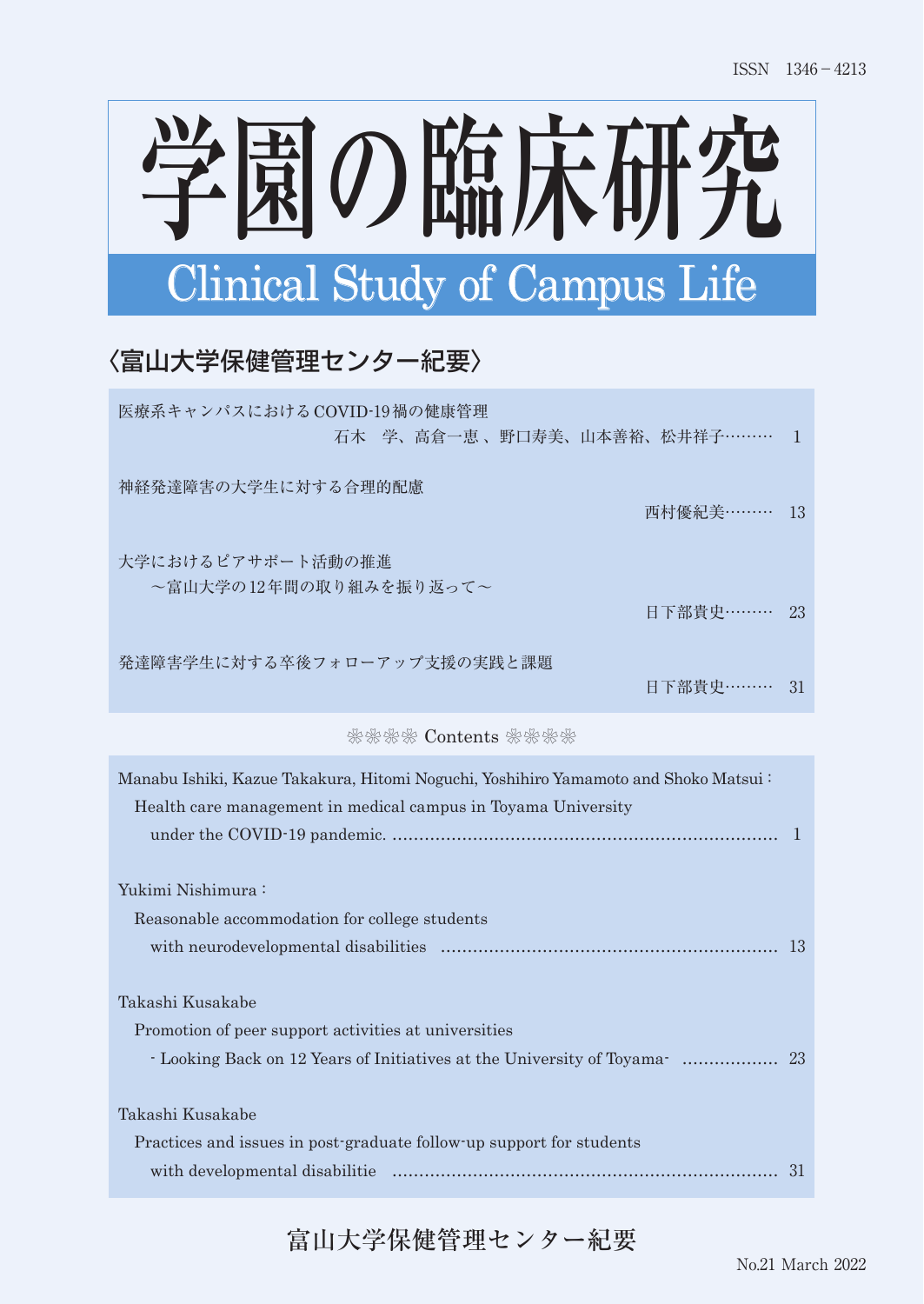# **学園の臨床研究 Clinical Study of Campus Life**

No.21 March 2022

| 〈富山大学保健管理センター紀要〉                                            |    |
|-------------------------------------------------------------|----|
| 医療系キャンパスにおける COVID-19禍の健康管理<br>石木 学、高倉一恵 、野口寿美、山本善裕、松井祥子……… | -1 |
| 神経発達障害の大学生に対する合理的配慮<br>西村優紀美……… 13                          |    |
| 大学におけるピアサポート活動の推進<br>~富山大学の12年間の取り組みを振り返って~<br>日下部貴史……… 23  |    |
| 発達障害学生に対する卒後フォローアップ支援の実践と課題<br>日下部貴史……… 31                  |    |
|                                                             |    |

#### ❀ ❀ ❀ ❀   Contents   ❀ ❀ ❀ ❀

| Manabu Ishiki, Kazue Takakura, Hitomi Noguchi, Yoshihiro Yamamoto and Shoko Matsui:   |  |
|---------------------------------------------------------------------------------------|--|
| Health care management in medical campus in Toyama University                         |  |
|                                                                                       |  |
| Yukimi Nishimura :                                                                    |  |
| Reasonable accommodation for college students                                         |  |
|                                                                                       |  |
| Takashi Kusakabe                                                                      |  |
| Promotion of peer support activities at universities                                  |  |
| - Looking Back on 12 Years of Initiatives at the University of Toyama material and 23 |  |
| Takashi Kusakabe                                                                      |  |
| Practices and issues in post-graduate follow-up support for students                  |  |
|                                                                                       |  |